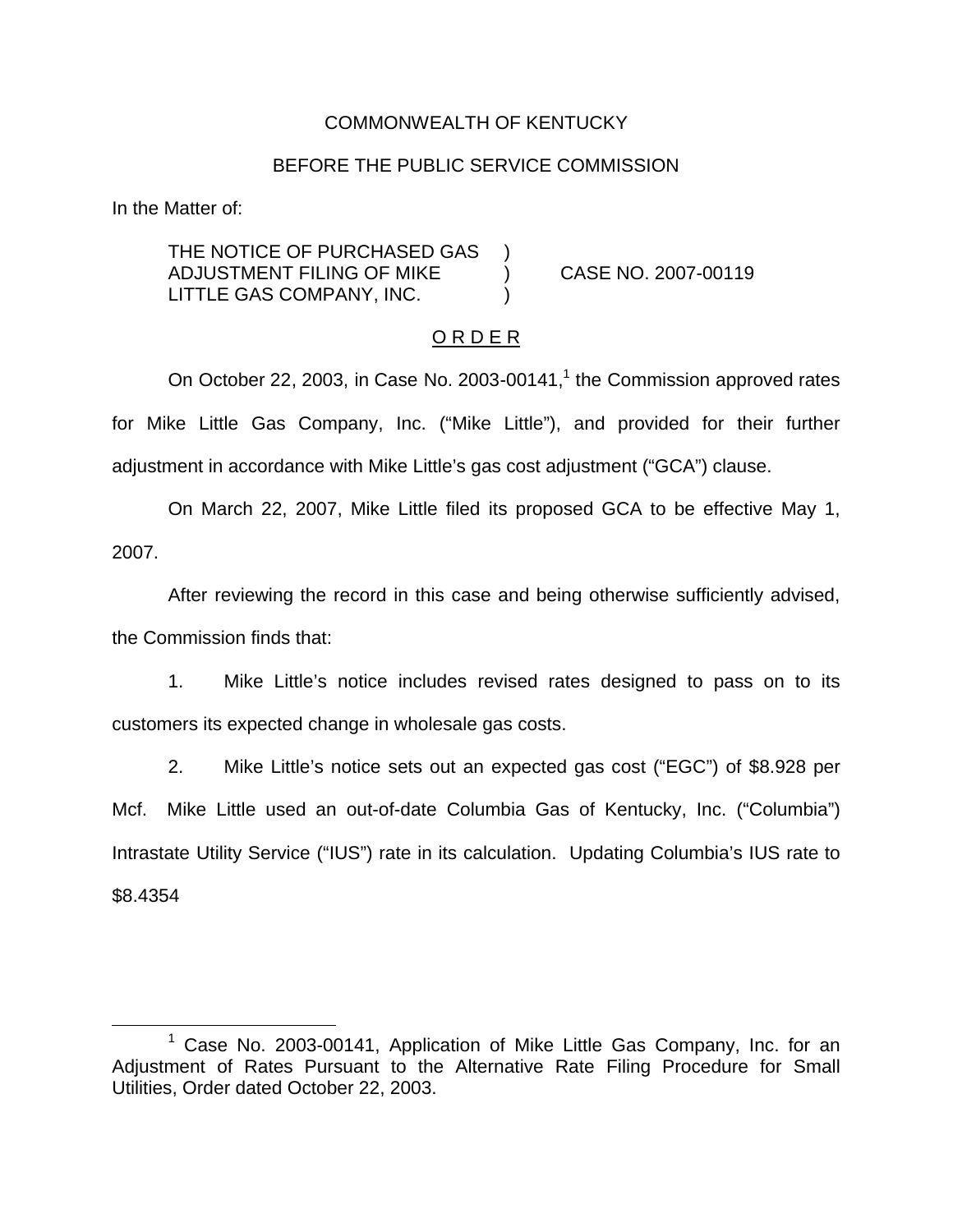per Mcf, which was approved as of March 1, 2007,<sup>2</sup> produces an EGC of \$8.8251, which is an increase of \$1.9251 per Mcf from the previous EGC of \$6.90.

3. Mike Little's notice sets out no current quarter refund adjustment ("RA"), and it had no RAs from previous quarters.

4. Mike Little's notice sets out a current quarter actual adjustment ("AA") of \$1.150 per Mcf. Mike Little incorrectly calculated its monthly gas cost for December 2006 and carried forward an incorrect prior quarter AA for its total AA calculation. Correcting for this produces a current quarter AA of \$1.0822 per Mcf and a total AA of (67.14) cents per Mcf, which is an increase of \$1.1999 per Mcf from the previous total AA.

5. Mike Little's GCA is \$8.1537 per Mcf, which is \$3.1250 per Mcf more than the previous rate of \$5.0287.

6. The rates in the Appendix to this Order are fair, just, and reasonable, and should be approved for billing for service rendered by Mike Little on and after May 1, 2007.

IT IS THEREFORE ORDERED that:

1. Mike Little's proposed rates are denied.

2. The rates in the Appendix, attached hereto and incorporated herein, are approved for billing for service rendered on and after May 1, 2007.

3. Within 20 days of the date of this Order, Mike Little shall file with this Commission its revised tariffs setting out the rates authorized herein.

<sup>&</sup>lt;sup>2</sup> Case No. 2007-00050, Notice of Purchased Gas Adjustment Filing of Columbia Gas of Kentucky, Inc., Order dated February 27, 2007.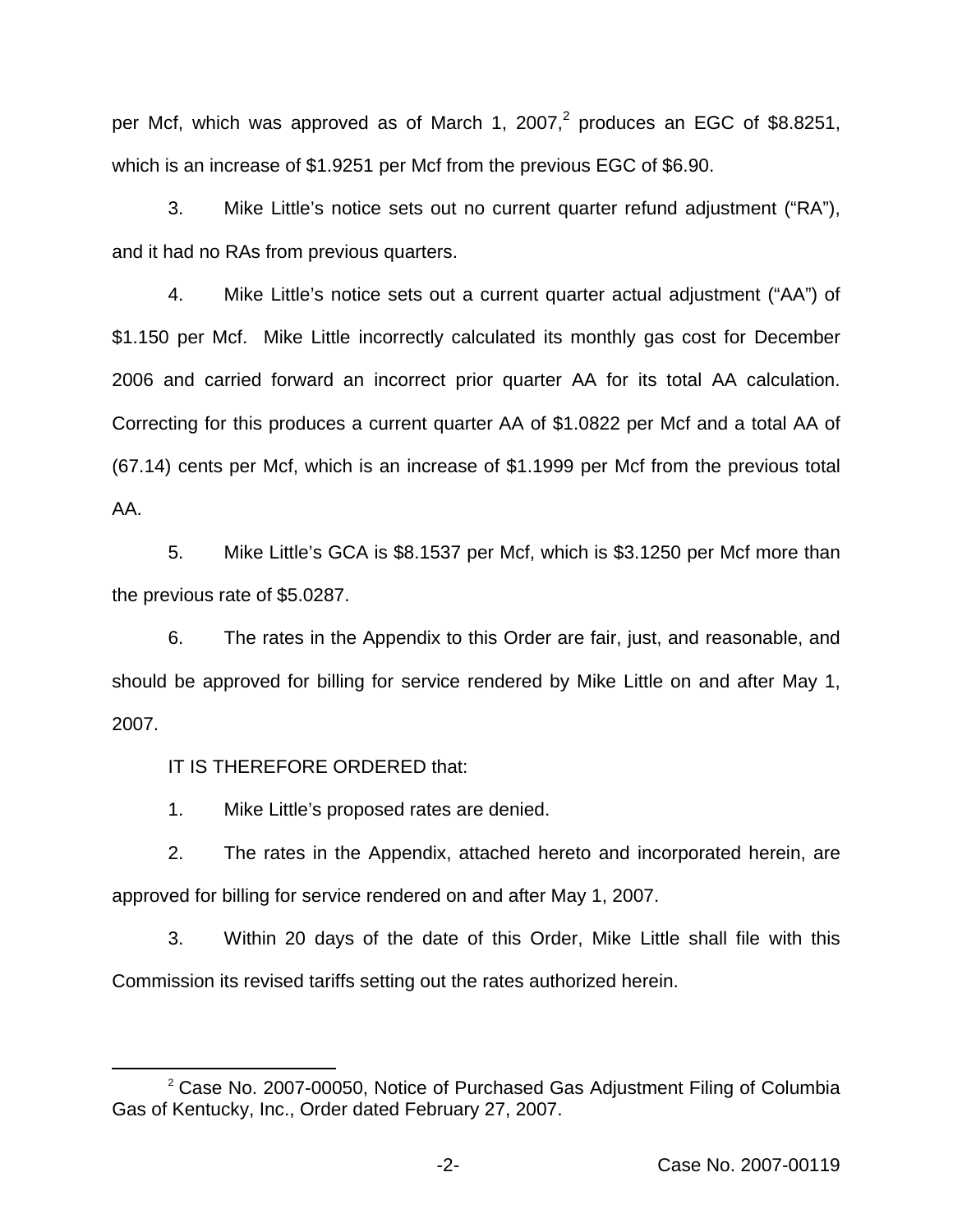Done at Frankfort, Kentucky, this 27<sup>th</sup> day of April, 2007.

By the Commission

ATTEST:

**Executive Director**